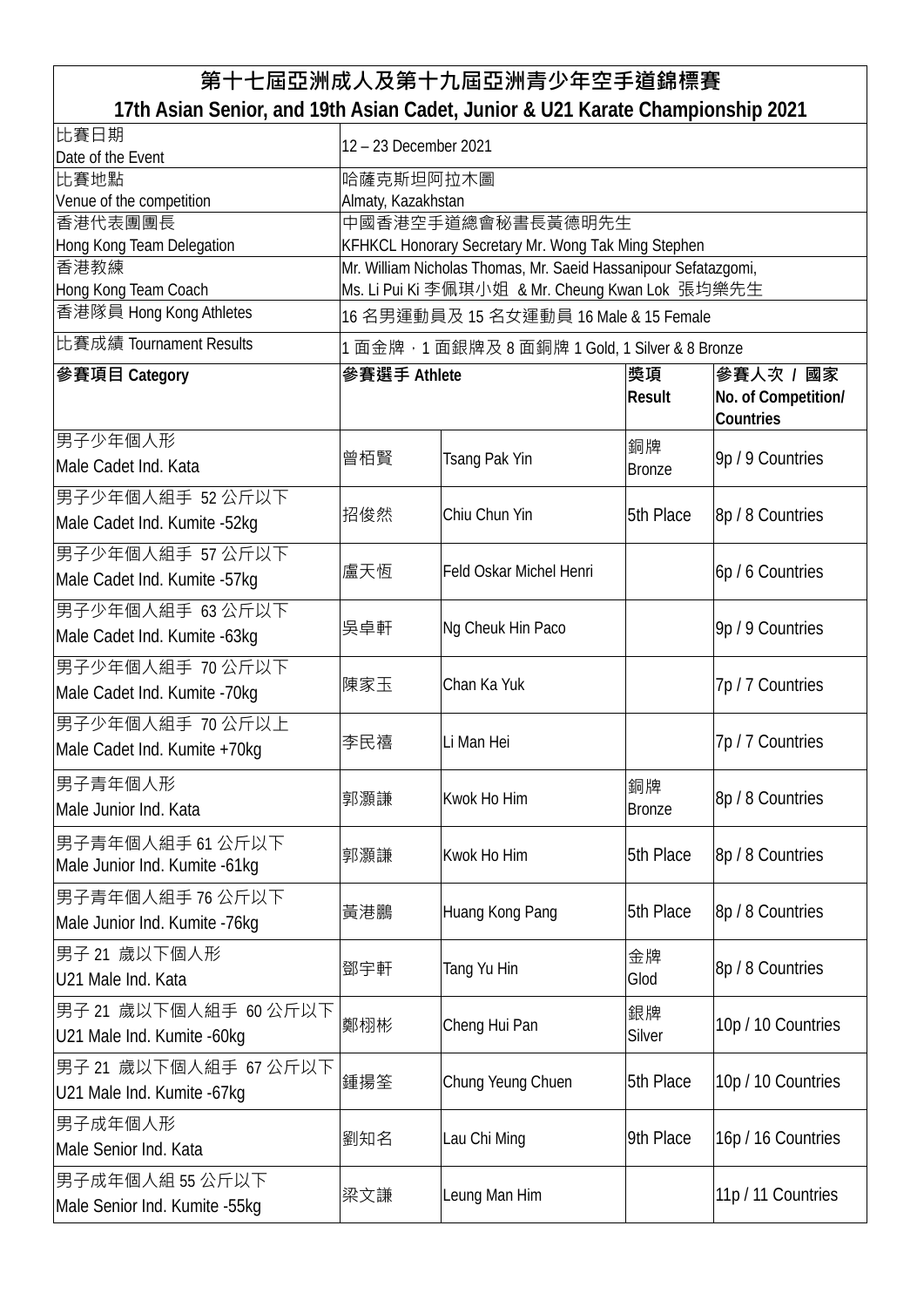| 男子成年個人組手 60 公斤以下<br>Male Senior Ind. Kumite - 60kg    | 周家謙                                    | Chau Ka Him                                                                                          | 7th Place           | 13p / 13 Countries         |
|-------------------------------------------------------|----------------------------------------|------------------------------------------------------------------------------------------------------|---------------------|----------------------------|
| 男子成年個人組手 67 公斤以下<br>Male Senior Ind. Kumite - 67kg    | 鍾揚筌                                    | Chung Yeung Chuen                                                                                    | 7th Place           | 19p / 19 Countries         |
| 男子成年個人組手 84 公斤以下<br>Male Senior Ind. Kumite -84kg     | 劉百恒                                    | Lau Bak Hang                                                                                         |                     | 18p / 18 Countries         |
| 男子成年個人組手 84 公斤以上<br>Male Senior Ind. Kumite +84kg     | 龍德揚                                    | Lung Tak Yeung                                                                                       |                     | 17p / 17 Countries         |
| 男子成年隊際組手<br>Male Senior Team Kumite                   | 鄭栩彬<br>梁文謙<br>周家謙<br>鍾揚筌<br>劉百恒<br>龍德揚 | Cheng Hui Pan<br>Leung Man Him<br>Chau Ka Him<br>Chung Yeung Chuen<br>Lau Bak Hang<br>Lung Tak Yeung |                     | 15 Teams /<br>15 Countries |
| 女子少年個人形<br>Female Cadet Ind. Kata                     | 李藝怡                                    | Lee Ngai Yi                                                                                          | 銅牌<br><b>Bronze</b> | 6p / 6 Countries           |
| 女子青年個人形<br>Female Junior Ind. Kata                    | 蔣先怡                                    | Chiang Sin Yi                                                                                        | 銅牌<br><b>Bronze</b> | 4p / 4 Countries           |
| 女子青年個人組手 53 公斤以下<br>Female Junior Ind. Kumite -53kg   | 石塚叡彌沙                                  | Ishizuka Eimisa Yui Ni Sa                                                                            | 5th Place           | 6p / 6 Countries           |
| 女子青年個人組手 59 公斤以下<br>Female Junior Ind. Kumite -59kg   | 劉月詩                                    | Lau Yuet Sze                                                                                         | 4th Place           | 5p / 5 Countries           |
| 女子 21 歲以下個人形<br>U21 Female Ind. Kata                  | 羅心汶                                    | Lo Sum Man                                                                                           | 銅牌<br><b>Bronze</b> | 5p / 5 Countries           |
| 女子 21 歳以下個人組手 55 公斤以下<br>U21 Female Ind. Kumite -55kg | 郭鎧彤                                    | Kwok Hoi Tung                                                                                        | 5th Place           | 8p / 8 Countries           |
| 女子 21 歳以下個人組手 61 公斤以下<br>U21 Female Ind. Kumite -61kg | 周曦活                                    | Chow Hei Wood                                                                                        | 5th Place           | 7p / 7 Countries           |
| 女子成年個人形<br>Female Senior Ind. Kata                    | 劉慕裳                                    | Lau Mo Sheung Grace                                                                                  | 銅牌<br><b>Bronze</b> | 16p / 16 Countries         |
| 女子成年隊際形<br>Female Senior Team Kata                    | 馬嘉敏<br>王思敏<br>胡樂敏                      | Ma Ka Man<br>Wong Sze Man<br>Wu Lok Man                                                              | 銅牌<br><b>Bronze</b> | 8 Teams /<br>8 Countries   |
| 女子成年個人組手 50 公斤以下<br>Female Senior Ind. Kumite -50kg   | 曾綺婷                                    | <b>Tsang Yee Ting</b>                                                                                | 銅牌<br><b>Bronze</b> | 14p / 14 Countries         |
| 女子成年個人組手 55 公斤以下<br>Female Senior Ind. Kumite -55kg   | 張珠銀                                    | Cheung Chu Ngan                                                                                      |                     | 11p / 11 Countries         |
| 女子成年個人組手 61 公斤以下<br>Female Senior Ind. Kumite -61kg   | 周曦活                                    | Chow Hei Wood                                                                                        |                     | 13p / 13 Countries         |
| 女子成年個人組手 68 公斤以下<br>Female Senior Ind. Kumite -68kg   | 黃卓莉                                    | Wong Cheuk Lee                                                                                       | 7th Place           | 10p / 10 Countries         |